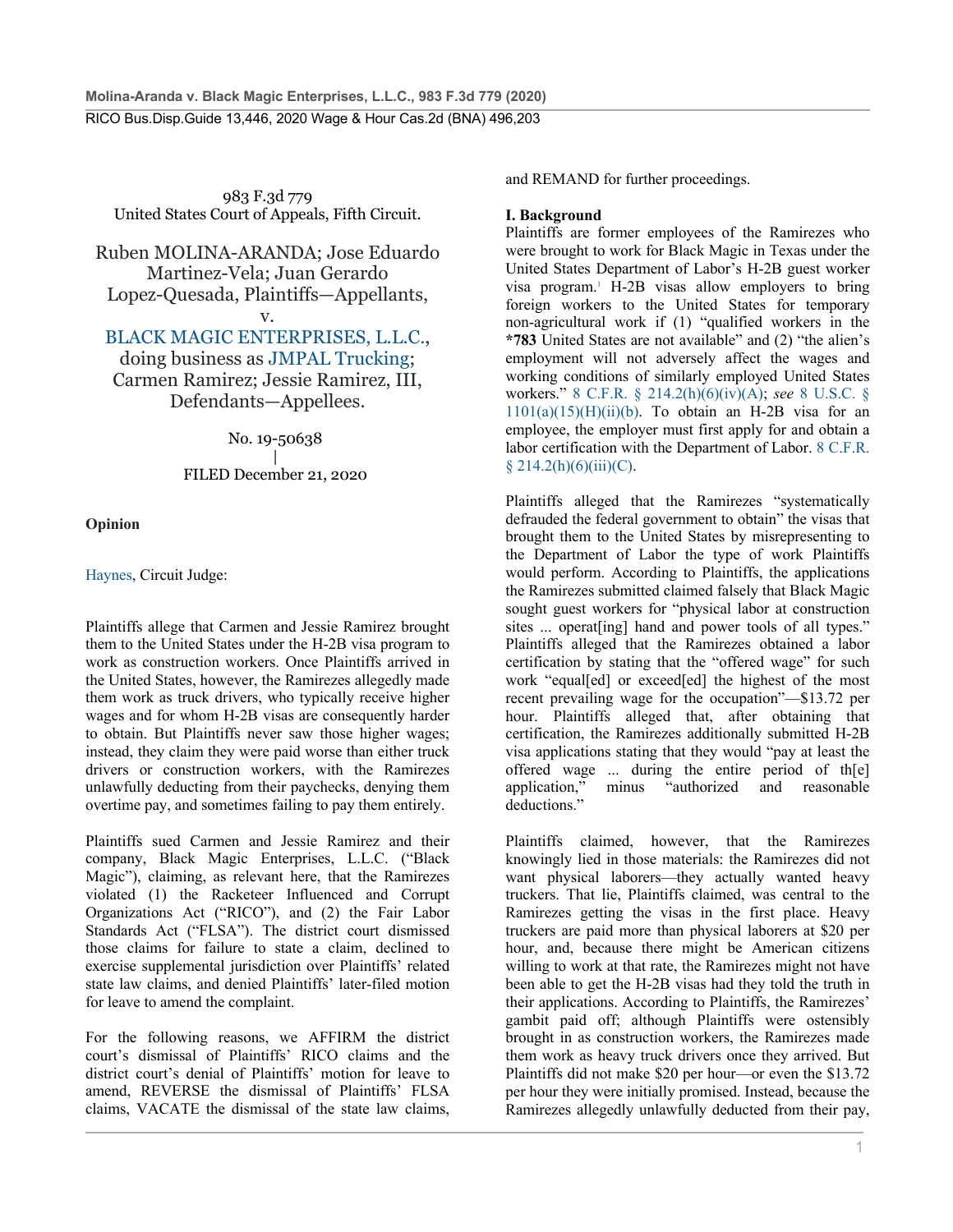failed to pay overtime despite work weeks between fifty and eighty hours, and sometimes failed to pay Plaintiffs entirely, Plaintiffs claimed they effectively made much less.

On the basis of these allegations, Plaintiffs sued the Ramirezes in federal district court. In their complaint, Plaintiffs sought relief under RICO's civil penalty section, 18 U.S.C. § 1964(c); the FLSA, 29 U.S.C.§ 216(b); and Texas state law. The district court dismissed the federal causes of action with prejudice for failure to state a claim under Federal Rules of Civil Procedure 12(b)(6) and 9(b). With no federal claims left, the district court declined to exercise supplemental jurisdiction over the remaining state-law claims. After their complaint was dismissed, Plaintiffs filed a motion for leave to amend, which the district court denied. Plaintiffs timely appealed.

### **II. Jurisdiction & Standard of Review**

The district court had federal-question jurisdiction over Plaintiffs' RICO and FLSA claims, *see* 28 U.S.C. § 1331, and we have jurisdiction to review the district court's final judgment, *see id.* § 1291.

We review a district court's dismissal under Rule 12(b)(6) de novo, accepting all well-pleaded facts as true and viewing those facts in the light most favorable to the plaintiffs. *See Gonzalez v. Kay*, 577 F.3d 600, 603 (5th Cir. 2009). To meet the pleading standard of Rule 12(b)(6), plaintiffs **\*784** must allege "enough facts to state a claim that is plausible on its face." *Bell Atl. Corp. v. Twombly*, 550 U.S. 544, 570, 127 S.Ct. 1955, 167 L.Ed.2d 929 (2007). Additionally, allegations of fraud—like the predicate acts Plaintiffs allege in connection with their RICO claims—must meet Rule 9(b)'s heightened pleading standard, under which plaintiffs "must state with particularity the circumstances" of the allegedly fraudulent conduct. *See Williams v. WMX Techs., Inc.*, 112 F.3d 175, 177 (5th Cir. 1997). Accordingly, plaintiffs alleging fraud must additionally describe, in short, "the who, what, when, and where" supporting their fraud allegations. *Id.* at 178.

Plaintiffs also challenge the district court's denial of leave to amend their complaint, which we review for abuse of discretion. *N. Cypress Med. Ctr. Operating Co., Ltd. v. Aetna Life Ins. Co.*, 898 F.3d 461, 477 (5th Cir. 2018). A district court does not abuse its discretion when denying leave to amend if, for example, amendment would be futile, the moving party has repeatedly failed to cure the deficiencies in its pleadings, or the opposing party would suffer undue prejudice. *See id.*

### **III. Discussion**

On appeal, Plaintiffs argue that the district court erred in dismissing their RICO, FLSA, and state law claims and abused its discretion in denying their motion for leave to amend. We address each argument in turn.

### **A. RICO Claims**

RICO makes it "unlawful for any person employed by or associated with any enterprise engaged in, or the activities of which affect, interstate or foreign commerce, to conduct or participate, directly or indirectly, in the conduct of such enterprise's affairs through a pattern of racketeering activity." 18 U.S.C. § 1962(c). It allows "[a]ny person injured in his business or property by reason of a violation of section 1962" to bring a civil suit for treble damages. *Id.* § 1964(c). To state a claim under §  $1962(c)$ , a plaintiff must adequately plead that the defendant engaged in "(1) conduct (2) of an enterprise (3) through a pattern (4) of racketeering activity." *Sedima, S.P.R.L. v. Imrex Co.*, 473 U.S. 479, 496, 105 S.Ct. 3275, 87 L.Ed.2d 346 (1985) (footnote omitted).2

A RICO plaintiff must also plausibly allege that the RICO violation proximately caused the plaintiff's injuries. *See Holmes v. Secs. Inv. Prot. Corp.*, 503 U.S. 258, 268, 112 S.Ct. 1311, 117 L.Ed.2d 532 (1992). The proximate causation standard in this context is not one of foreseeability; instead, the plaintiff must demonstrate that the alleged violation "led directly" to the injuries. *Anza v. Ideal Steel Supply Corp.*, 547 U.S. 451, 461, 126 S.Ct. 1991, 164 L.Ed.2d 720 (2006); *see also Hemi Grp., LLC v. City of New York*, 559 U.S. 1, 10, 12, 130 S.Ct. 983, 175 L.Ed.2d 943 (2010) (plurality opinion). If some other conduct directly caused the harm, the plaintiff cannot sustain a RICO claim. *See Hemi Grp., LLC*, 559 U.S. at 11, 130 S.Ct. 983 (rejecting a RICO claim on proximate causation grounds because "the conduct directly causing the harm was distinct from the conduct giving rise to the fraud").

Here, Plaintiffs' allegations, taken as true, do not support a conclusion that their underpayment injuries were directly caused by the Ramirezes' alleged fraud in **\*785** obtaining the H-2B visas. Rather, their complaint shows that the injury was caused by the alleged underpayments which were not required by the alleged fraud. *See Walters v. McMahen*, 684 F.3d 435 (4th Cir. 2012). The Fourth Circuit in *Walters* addressed a similar situation where a set of domestic U.S. workers alleged that a company's managers filed false immigration forms that led to depressed wages for local workers—allegations the Fourth Circuit found insufficient precisely because other managerial decisions more directly impacted the workers' compensation: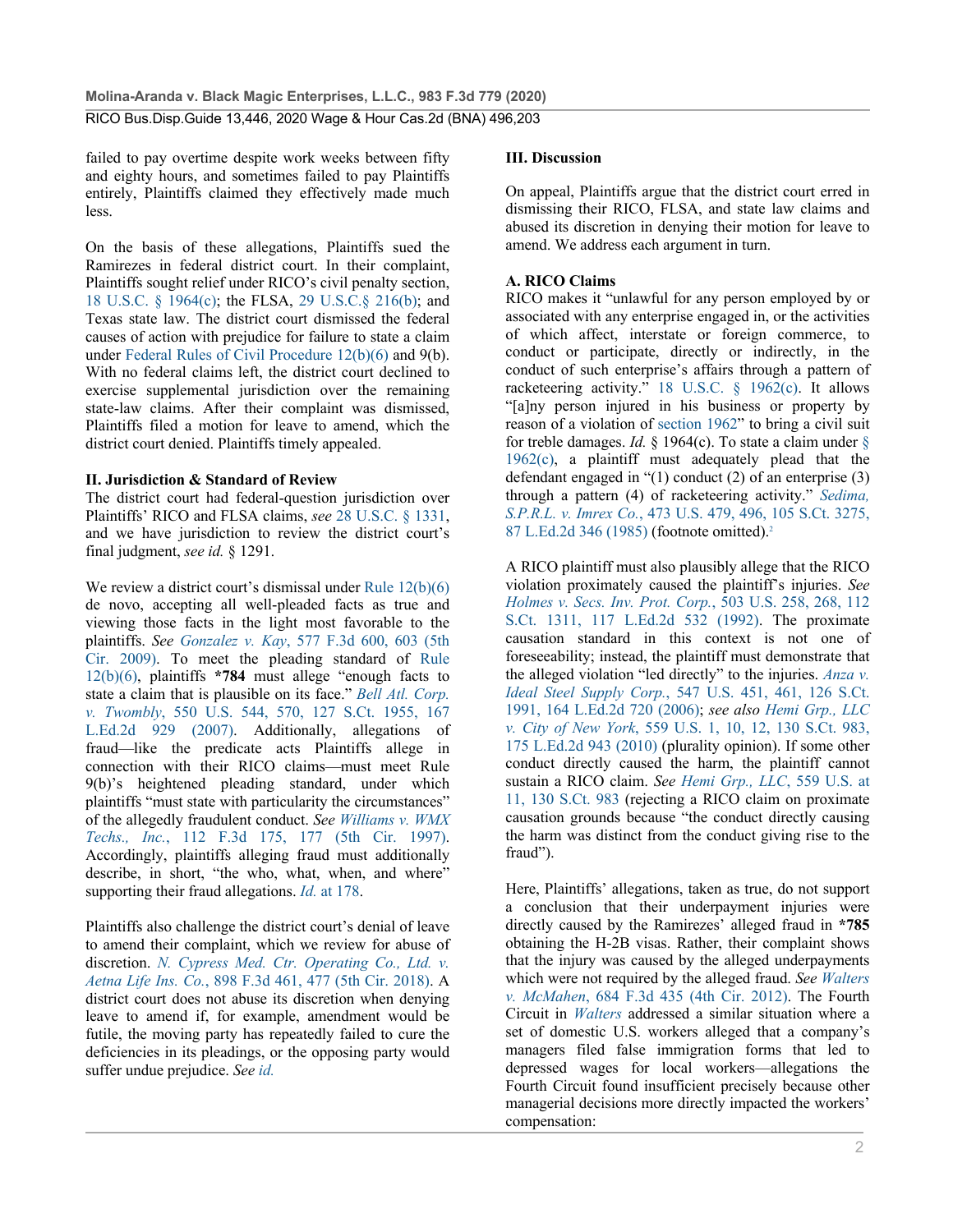Although false attestations made by the hiring clerks are one step in a chain of events that ultimately may have resulted in the employment of unauthorized aliens ... , the plaintiffs have not demonstrated that the false attestations themselves have had a direct negative impact on the plaintiffs' wages, or on any other aspect of their compensation.

### *Id.* at 444. 3

Similar reasoning applies here. Understating the type of work to be done may have supported obtaining the visas, but it was not the cause of underpayment; indeed, if one accepts the Plaintiffs' allegations, truthfulness would likely have resulted in a lack of visas, keeping Plaintiffs from being able to come to the United States in the first place.4 But, critically, Plaintiffs' reduced wages were several steps in the causal chain away from the transmission of fraudulent forms; nothing about the forms required underpayment. To even have the opportunity to underpay Plaintiffs, the Ramirezes had to submit fraudulent forms, obtain authorization, and bring the Plaintiffs to the United States for work. Only then could the Ramirezes actually underpay Plaintiffs. Importantly, the claim in this case is not just that the \$13.72 per hour that the Ramirezes represented they would pay Plaintiffs was inadequate to cover the work done but that the Ramirezes did not even pay that amount properly. It is therefore clear that the Ramirezes' underpayment was not a necessary result of their alleged fraud—underpayment "in no sense required [them] to defraud" the Department of Labor. *Anza*, 547 U.S. at 459, 126 S.Ct. 1991. Whatever hourly rate is stated to the Department of Labor is irrelevant if the employer is going to fail to pay what is owed, refuse to pay for overtime, or deduct inappropriate charges. Accordingly, Plaintiffs failed to adequately plead proximate causation, and the district court properly dismissed their RICO claims.<sup>5</sup>

### **B. FLSA Claims**

The FLSA claims are different. The FLSA was "enacted in 1938 to protect all covered workers from substandard wages and oppressive working hours." *Encino Motorcars, LLC v. Navarro*, ––– U.S. ––––, 136 S. Ct. 2117, 2121, 195 L.Ed.2d 382 (2016) (quotation omitted). An employee can be covered by the FLSA if either the employee or the employing enterprise **\*786** is "engaged in commerce or in the production of goods for commerce." *See id.*; *Martin v. Bedell*, 955 F.2d 1029, 1032 (5th Cir. 1992). Among other requirements, the statute requires employers to pay any covered employee at least a minimum wage of \$7.25 per hour, 29 U.S.C. §  $206(a)(1)(C)$ , and to pay any covered employee at least one-and-one-half times the employee's regular wages when the employee works more than forty hours in a

week, *id.* § 207(a)(1). To state an FLSA claim, then, an employee must plead that the employee is covered by the FLSA and that the employer failed to pay the FLSA-required wages.

### **1. Enterprise Coverage**

The first FLSA issue on appeal is the enterprise coverage provision, which extends the FLSA's requirements to any enterprise that, as relevant here, either "has employees engaged in commerce or in the production of goods for commerce" (the "engaged-in clause") or "has employees handling, selling, or otherwise working on goods or materials that have been moved in or produced for commerce by any person" (the "handling clause"). 29 U.S.C  $\S 203(s)(1)(A)(i)$ .

Plaintiffs contend that the Ramirezes and Black Magic trigger the handling clause "by employing more than 11 drivers and hauling water, sand, gravel[,] and construction and oilfield equipment both interstate and intrastate," as well as by "handling, selling, or otherwise working on goods or materials (such as heavy trucks, fuel and equipment) that have been moved in or produced for commerce by any person." The district court concluded that this assertion was conclusory. We disagree and conclude that Plaintiffs' allegation is sufficiently plausible to survive dismissal on this issue.

We have not had many occasions to discuss the handling clause, but the limited case law on point makes clear that it does not impose a strenuous pleading burden on plaintiffs. For example, addressing a prior version of the handling clause, we reasoned in *Brennan v. Greene's Propane Gas Service* that, unlike the engaged-in clause, the handling clause's requirements are in the past tense—that is, the "employees' handling, selling, or otherwise working" must be "on goods that *have been* moved in or *produced* for commerce by any person." 479 F.2d 1027, 1030 (5th Cir. 1973). That phrasing, we concluded, means that "[t]here is no requirement of continuity in the present." *Id.* Instead, "the legislation was designed to regulate enterprises dealing in articles *acquired intrastate* after travel in interstate commerce." *Id.* (quotation omitted).

*Brennan*'s reasoning has generated similar holdings in our sister circuits. For instance, the Eleventh Circuit relied on *Brennan* in applying the handling clause to items that travelled interstate prior to sale in *Polycarpe v. E&S Landscaping Service*, 616 F.3d 1217, 1221 (11th Cir. 2010). In particular, the Eleventh Circuit rejected the alternative " 'coming to rest' doctrine," under which "interstate goods or materials can lose their interstate quality if the items have already come to rest within a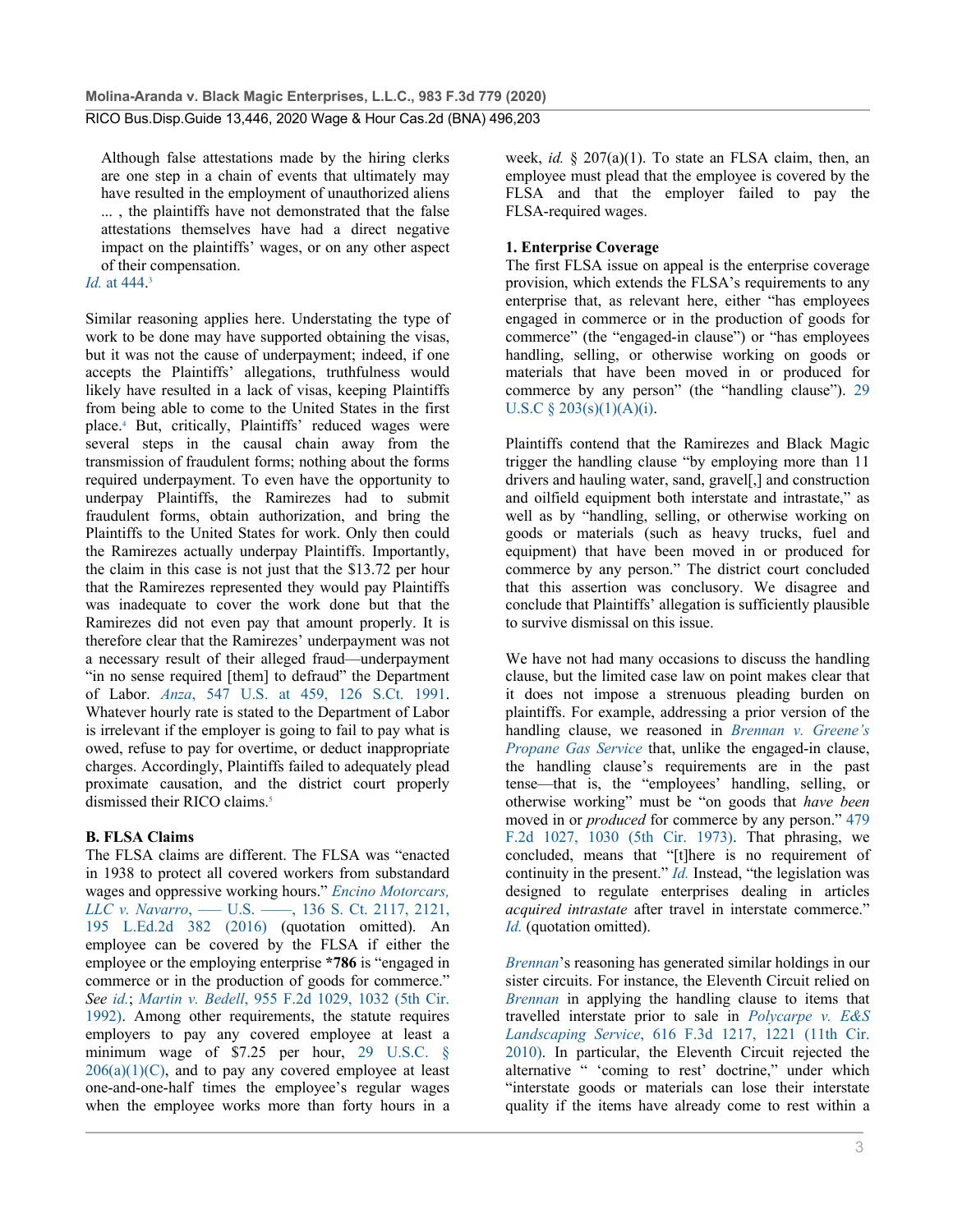state before intrastate purchase by a business." *Id.* In turn, the Sixth Circuit has cited *Polycarpe* in applying the handling clause to a logging company whose employees used logging equipment that had been moved in commerce. *See Sec'y of Labor v. Timberline S., LLC*, 925 F.3d 838, 845, 848 (6th Cir. 2019). As these cases make clear, an employer can trigger enterprise coverage if its employees handle items that had travelled in interstate commerce at some point in the past, even if the act of handling those items does not **\*787** amount to engaging in commerce in the present.

The Ramirezes argue that Plaintiffs must nonetheless show that their work directly affected commerce. But the Ramirezes rely primarily on two summary judgment opinions implicating the engaged-in clause—not the handling clause—for that proposition. *See Williams v. Henagan*, 595 F.3d 610 (5th Cir. 2010) (per curiam); *Sobrinio v. Med. Ctr. Visitor's Lodge, Inc.*, 474 F.3d 828  $(5th$  Cir. 2007) (per curiam).<sup>6</sup> Those cases do not compel dismissal of Plaintiffs' claims. As we have discussed, the handling clause does not require the same sort of present-tense continuity that the Ramirezes suggest. *See Brennan*, 479 F.2d at 1030. That means that, unlike the *Williams* and *Sobrinio* plaintiffs, Plaintiffs here do not need to allege that their actual work activities directly affected interstate commerce, merely that the goods or materials they handled had previously come into the state from elsewhere. The Ramirezes' argument also conflates Plaintiffs' ultimate burden of proof with what must be plausibly alleged. Indeed, *Williams* and *Sobrinio* were resolved at summary judgment, where the plaintiffs were required to demonstrate, with evidence showing at least a genuine dispute of material fact, a relationship between their work and interstate commerce. *See Williams*, 595 at 615. Here, Plaintiffs need only plausibly allege that they handled goods or materials that had at some point travelled interstate. *See Twombly*, 550 U.S. at 570, 127 S.Ct. 1955.

We conclude that Plaintiffs have done so. They identified water, sand, gravel, construction equipment, oilfield equipment, trucks, and fuel as goods or materials that had potentially been moved in commerce before being handled by Black Magic and its employees. At least some of these items are plausibly goods or materials: they are all items one could plausibly conclude are used in or produced during construction and trucking work.7 It is also plausible that some or all of these items had travelled interstate at some point in their life cycle. Texas is a large state with considerable industrial capacity, but it does not stretch the definition of plausible for Plaintiffs to allege that at least some of the raw materials and machinery that they handled came from beyond Texas's borders.

Importantly, Plaintiffs will have to provide proof of these allegations at the summary judgment or trial stage (after they have had a chance to conduct discovery), but they are **\*788** not required to provide further details than they have at this stage.

## **2. Failure to Pay**

Plaintiffs also adequately pleaded that they lost wages as a result of the alleged FLSA violations. Plaintiffs claimed that they were paid less than \$18 per hour for overtime, less than one-and-one-half times their contractually agreed upon hourly wage. Plaintiffs further alleged that the Ramirezes effectively paid Plaintiffs less than the federal minimum wage by making impermissible deductions from their paychecks. They also identified that, for "several pay periods during late August and September of 2015," they "worked 50 to 80 or more hours a week" but "were not paid fully or paid at all." The district court concluded that these allegations were insufficient to establish the amount of compensation and overtime Plaintiffs were due.

We conclude that Plaintiffs' allegations are sufficient at the pleadings stage. The allegations put the Ramirezes on notice of minimum and overtime wage claims for specific time periods and set forth a plausible claim for relief. *See Twombly*, 550 U.S. at 555, 127 S.Ct. 1955. Rule 12(b)(6) "do[es] not require heightened fact pleading of specifics, but only enough facts to state a claim to relief that is plausible on its face." *Id.* at 570, 127 S.Ct. 1955. The district court required Plaintiffs to do more than that—essentially making them prove (rather than plausibly allege) that the Ramirezes "violated the FLSA's overtime wage requirements" and "the amount of overtime compensation due." *See Johnson v. Heckmann Water Res. (CVR), Inc.*, 758 F.3d 627, 630 (5th Cir. 2014). Such proof is unnecessary at this point; in fact, even past the pleading stage, when an employer fails to keep proper records, "the remedial nature of the FLSA and the great public policy which it embodies militate against making the burden of proving uncompensated work an impossible hurdle for the employee." *Tyson Foods, Inc. v. Bouaphakeo*, — U.S. — , 136 S. Ct. 1036, 1047, 194 L.Ed.2d 124 (2016) (cleaned up). Plaintiffs' allegations regarding the hours worked and approximate wages paid during certain time periods were sufficient to meet the pleading requirements.

As Plaintiffs have adequately pleaded both enterprise coverage and underpayment of wages, we reverse the district court's dismissal of their FLSA claims. Additionally, because Plaintiffs adequately pleaded at least one federal claim, we conclude that the district court's dismissal of their state law claims should be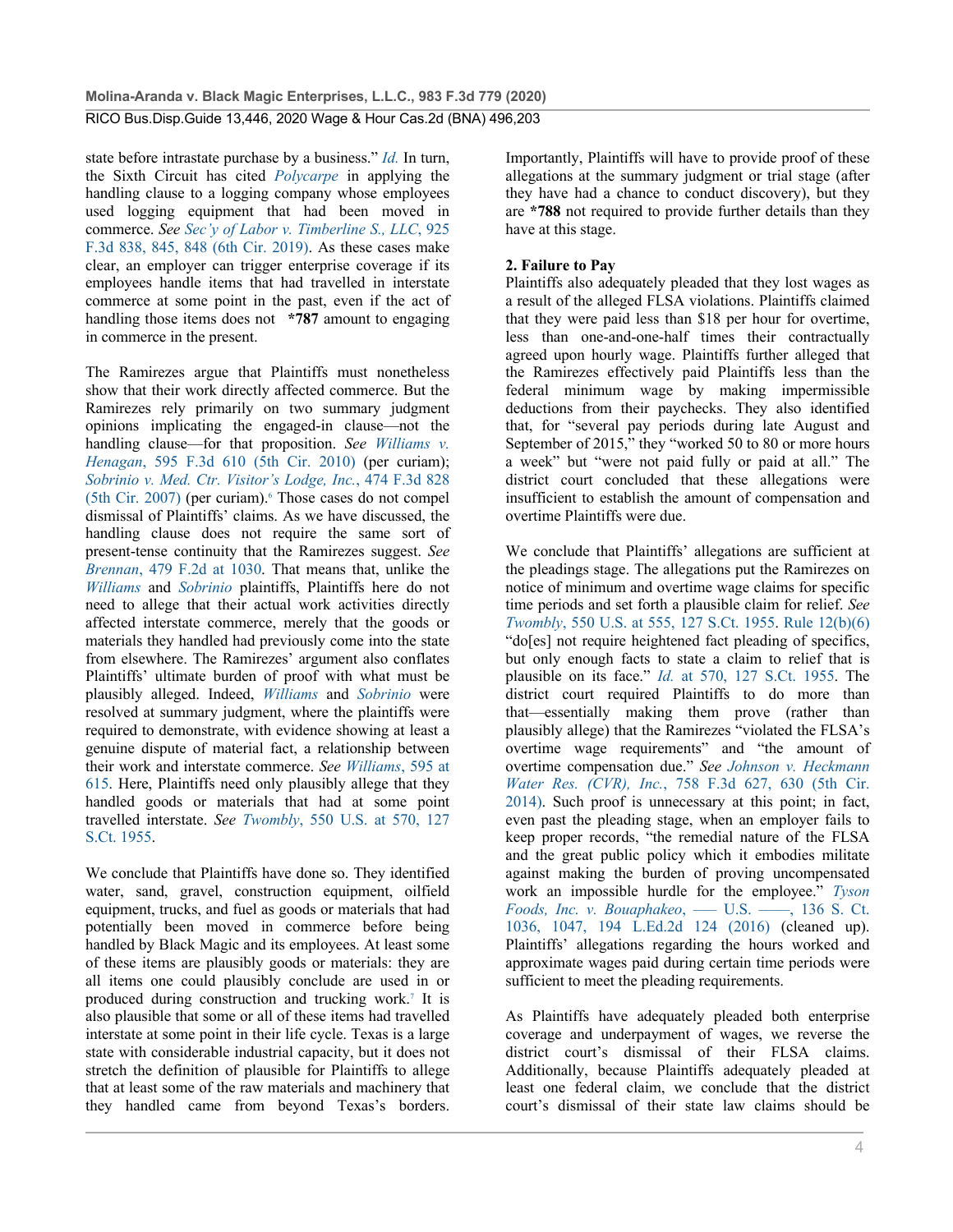RICO Bus.Disp.Guide 13,446, 2020 Wage & Hour Cas.2d (BNA) 496,203

vacated so that the district court can assess the exercise of supplemental jurisdiction under the current pleading situation.<sup>8</sup>

#### **C. Leave to Amend**

Finally, we turn to Plaintiffs' challenge to the district court's denial of their motion for leave to amend their complaint. Plaintiffs sought such leave more than five weeks after the district court's order dismissing their complaint for failure to state a claim. The district court reasoned that their motion was untimely and noted the numerous opportunities Plaintiffs had to fix their pleading deficiencies. The district court explained that, among other opportunities, Plaintiffs could have raised any new **\*789** matters prior to dismissal. The district court also concluded that further amendment would be futile.

We conclude that the district court did not abuse its discretion in denying Plaintiffs' motion for leave to amend. Although Plaintiffs amended their complaint only once, they did not explain what would be accomplished by further amendment in their second request for leave to amend. That deficiency is exacerbated by the fact that Plaintiffs waited more than five weeks after the district court's dismissal order to ask for leave the second time. Plaintiffs' failure to seriously pursue amendment until well after dismissal—a combination of failure to cure and delay—more than justified the district court's denial of their motion.

Additionally, amendment was futile as to the RICO claims. As we explained above, Plaintiffs' injury was, on its face, not proximately caused by the alleged fraud. Amendment was also unnecessary on Plaintiffs' FLSA claims, albeit for a different reason: Plaintiffs' FLSA claims were adequately pleaded in the first place. The district court thus did not abuse its discretion by denying Plaintiffs leave to amend their complaint.

### **IV. Conclusion**

Plaintiffs' RICO claims fail because they did not adequately plead that their injuries were proximately caused by the Ramirezes' alleged fraud. But their FLSA claims were improperly dismissed; Plaintiffs plausibly alleged that the goods and materials they handled had travelled in interstate commerce and that they lost wages as a result of the Ramirezes' conduct. Because their FLSA claim were plausibly pleaded, we remand Plaintiffs' state law claims for new consideration of supplemental jurisdiction. Finally, the district court did not abuse its discretion in denying Plaintiffs' motion to amend their complaint.

Accordingly, we AFFIRM the district court's dismissal of Plaintiffs' RICO claims and the district court's denial of Plaintiffs' motion for leave to amend, REVERSE the district court's dismissal of Plaintiffs' FLSA claims, VACATE the district court's dismissal of the state law claims, and REMAND to the district court for further proceedings.

#### Footnotes

- 1 Black Magic filed for bankruptcy and has since been dismissed from the case.
- 2 Consistent with Rule 9(b), a RICO plaintiff alleging predicate acts of fraud (like Plaintiffs do here) must plead the circumstances of that fraud with particularity. *Tel-Phonic Servs., Inc. v. TBS Int'l, Inc.*, 975 F.2d 1134, 1138 (5th Cir. 1992).
- 3 It does not appear that prior panels of this court have had occasion to squarely address RICO proximate causation for this type of fact pattern: workers claiming that they were underpaid after their employer succeeded in defrauding the government. We find the Fourth Circuit's analysis in *Walters* persuasive.
- 4 The parties agree that, if the Ramirezes had truthfully represented that they sought truck drivers, the Department of Labor likely would not have provided the necessary certifications because the prevailing wage rate for truck drivers is high enough that domestic workers would be available to perform the job.
- 5 Because we conclude that Plaintiffs failed to adequately allege proximate causation, we do not address whether Plaintiffs adequately alleged a pattern of racketeering activity.
- 6 In *Williams*, we concluded that a police chief was entitled to summary judgment on an inmate's FLSA claims because the inmate, who waxed church floors, worked at a city railroad festival, cooked for local fundraisers, counted burnt-out streetlamps, worked for the chief's bounce-castle rental and grass-cutting businesses, and traveled with a mayor from Louisiana to Texas to transport the mayor's furniture, performed only "occasional odd jobs" and was not actively "engaged in commerce." 595 F.3d at 613–14,